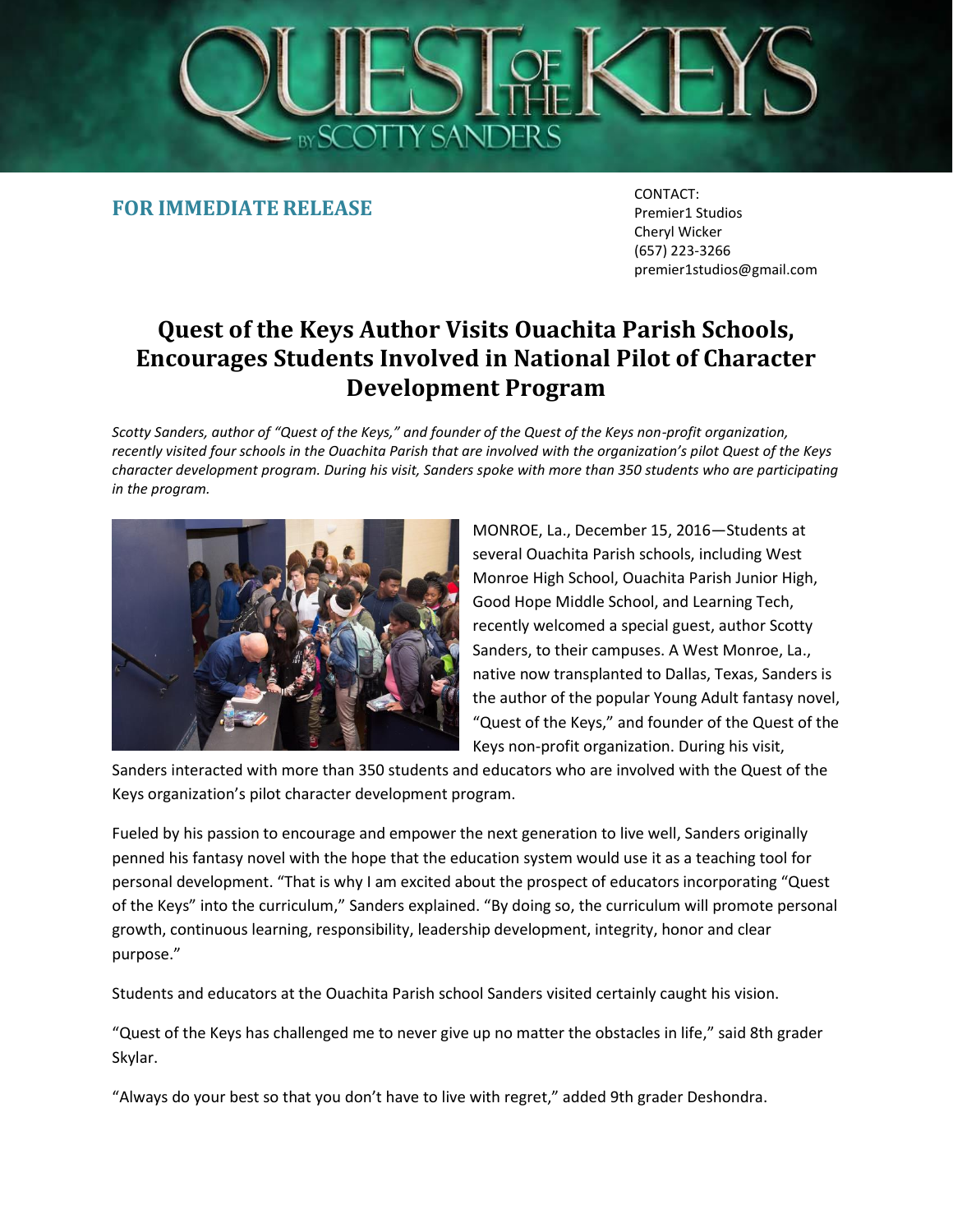

A common question Sanders received from a number of students was, 'When is the movie coming out?' Jacob, a  $7<sup>th</sup>$  grader at Good Hope Middle School summed up the students' feelings. "I can't wait to see what happens next," he declared. "I *need* to know the whole story!"

Debbie Patrick, a teacher at Good Hope Middle School, said, "I wish I had learned these principles when I was younger." Mrs. Brumley, a teacher at Ouachita Parish Junior High, added, "Quest of the Keys has truly inspired my students."

Sanders, who has taught the keys found in Quest of the Keys all over the world…from Fortune 500 companies to fifth graders... left inspired by his visit to the Ouachita Parish schools. "My book, "Quest of the Keys," was birthed out of my desire to give young people an opportunity to discover their purpose, unlock their potential and live with passion," he said. "I am very impressed with the students' engagement and intelligent questions," Sanders said. "One of my favorite things in life is to speak to young people and see them encouraged."

Quest of the Keys was recently awarded a \$5,000 grant from State Farm to help launch the pilot character development program. The Quest of the Keys non-profit organization was founded to provide character development resources to a greater number of schools and other institutions. This pilot program in Ouachita Parish, La., will allow progress monitoring of students to give educators the information they need to successfully implement the program in their own schools and programs.

Corie Williams, the District Coordinator for Quest of the Keys and a Curriculum Coordinator for the Ouachita Parish School Board, is involved in the implementation of the curriculum as well as analysis of benchmark data that will measure the impact of the program on students. The goal is to have the program ready for full implementation in schools, afterschool programs, and other youth development organizations nationwide by school year 2017-18. The full character development program will include a game app, videos and many other resources. "We are excited about the teachers who are committed to this pilot," said Williams. "I am hoping as we utilize their expertise, it will allow us to positively impact students in Ouachita Parish and eventually throughout the world with this character development program."

Other partners of the Quest of the Keys initiatives are Energy Hydraulics, SkyRider Communications, Worlds of Wow and LifeCatalyst.

For more information about the Quest of the Keys organization, go to [questofthekeys.org.](http://www.prweb.net/Redirect.aspx?id=aHR0cDovL3F1ZXN0b2Z0aGVrZXlzLm9yZy8=)